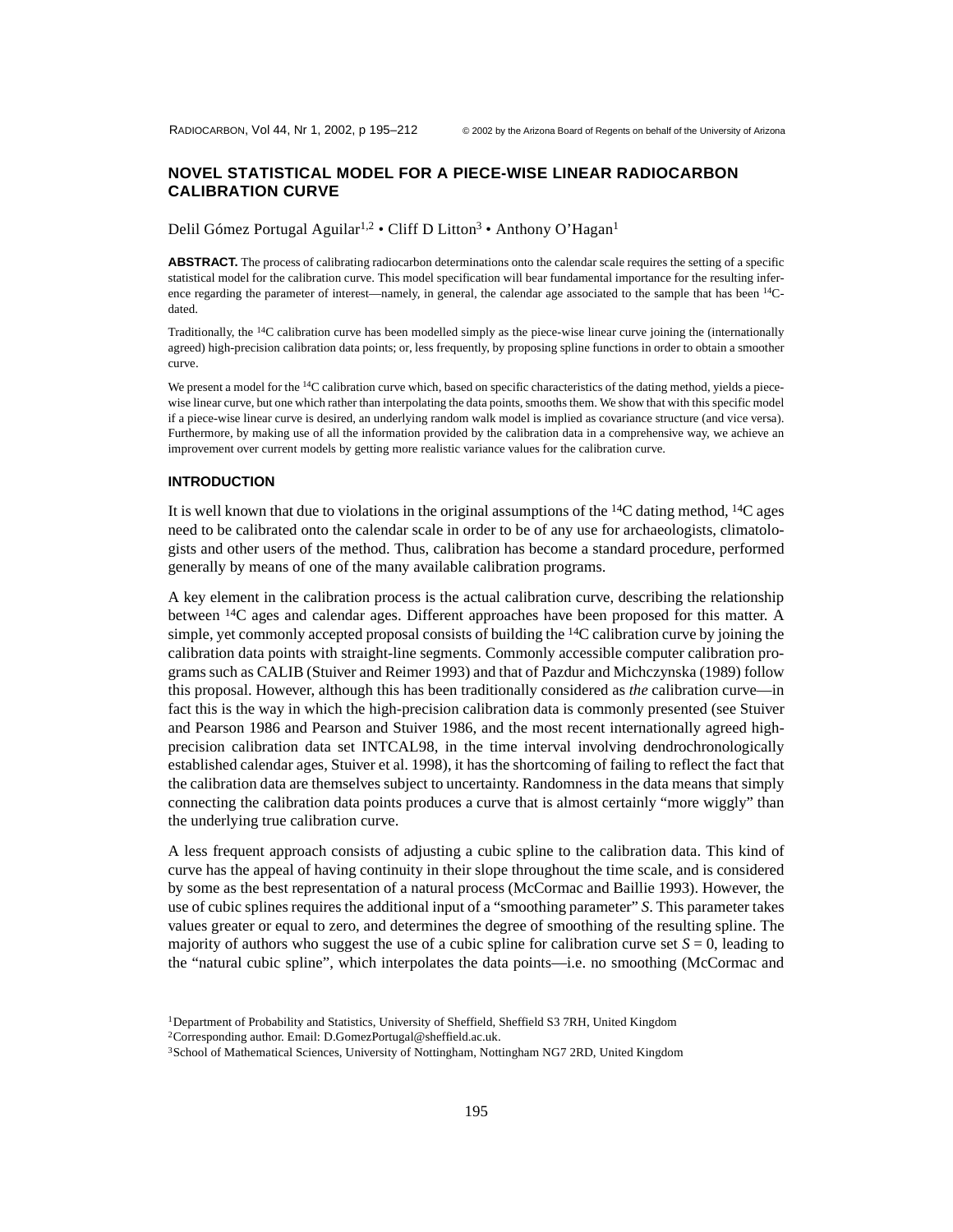Baillie 1993; van der Plicht and Mook 1989; van der Plicht 1993). Thus, once more the uncertainty in the calibration data is not reflected in the curve. In contrast, any value for *S* greater than zero implies that the resulting spline smooths rather than interpolates the calibration data; the greater the value of *S*, the smoother the resulting spline. Talma and Vogel (1993) utilize the value  $S = 1$ , suggesting that this is the ideal value, on considerations of counting statistics (given that deviations of the data points from the spline with  $S = 1$  closely obey Gaussian statistics). Although not incorporated into a calibration program as such, Knox and McFadgen (1997) also aim for a curve such that there is continuity in the derivatives—i.e. a smooth calibration curve. Their approach is based on the use of Fourier transformations and other filtering techniques, and results in a curve that does not pass through the calibration data.

Our work constitutes a *model-based* approach for estimating the 14C calibration curve. We provide a statistical model for the relationship between calendar ages and ages obtained through  $\frac{14C}{ }$  dating which will acknowledge the uncertainty in the data, as well as taking into account the uncertainty in the calibration curve itself. Throughout this paper, by "model" we mean *statistical* model, and by "data" we mean the observations which make part of the high-precision calibration data. We will work within the *Bayesian* framework of Statistics, so the results obtained will be a combination of all the information about the parameters in the statistical model available *a priori* (i.e., separately from having access to the calibration data points), and the information provided by the data. The importance of incorporating archaeological expert knowledge has been stressed in Buck et al. (1994). Indeed, this is an area where there will often be expert opinion available about the unknown quantities (or *parameters*) of the problem. The prior information may assume an infinitely wide range of forms, according to the specific problem at hand. Some examples of the incorporation of prior information in archaeological dating problems can be found in Naylor and Smith (1988), Buck et al. (1991), Christen and Litton (1995), and Zeidler et al. (1998).

We are aware that the processes underlying the theory behind <sup>14</sup>C dating are indeed complex. For instance, the fact that the calibration of a  $^{14}C$  determination in order to determine the age of the corresponding sample depends on elements such as its geographical location, whether it is a marine or terrestrial sample, etc.

The model we propose relates calendar and  ${}^{14}C$  ages in a very simple way, and allows for a logical incorporation of all the information provided by the data—including the uncertainty associated to each data point. It is based on representing the true calibration curve as a continuously evolving Gaussian Process, a modeling technique that has been used to represent unknown functions in a wide variety of statistical problems (e.g., O'Hagan 1992; O'Hagan et al. 1999; Neal 1999). The form of Gaussian Process that we use is informed by scientific understanding of how the atmospheric  ${}^{14}C$ concentration varies over time.

Here we will compare the proposed approach with, on one hand, the approach of Christen (1994), which constitutes the statistical basis for the recently launched on-line calibration program BCal, and, on the other, with the much simpler approach taken by at least one of the most commonly used calibration programs—namely, CALIB—Stuiver and Reimer 1993. (OxCal [Bronk Ramsey 1995] provides options so that it can also be set to follow the same piece-wise linear approach as CALIB.)

In Section 2 we present the notation and conventions employed throughout the paper, as well as the format of the data.

Section 3 deals with the modeling of the  $14C$  calibration curve. Here we describe the characteristics of a Gaussian Process model, and we establish the specific model we propose for the 14C calibration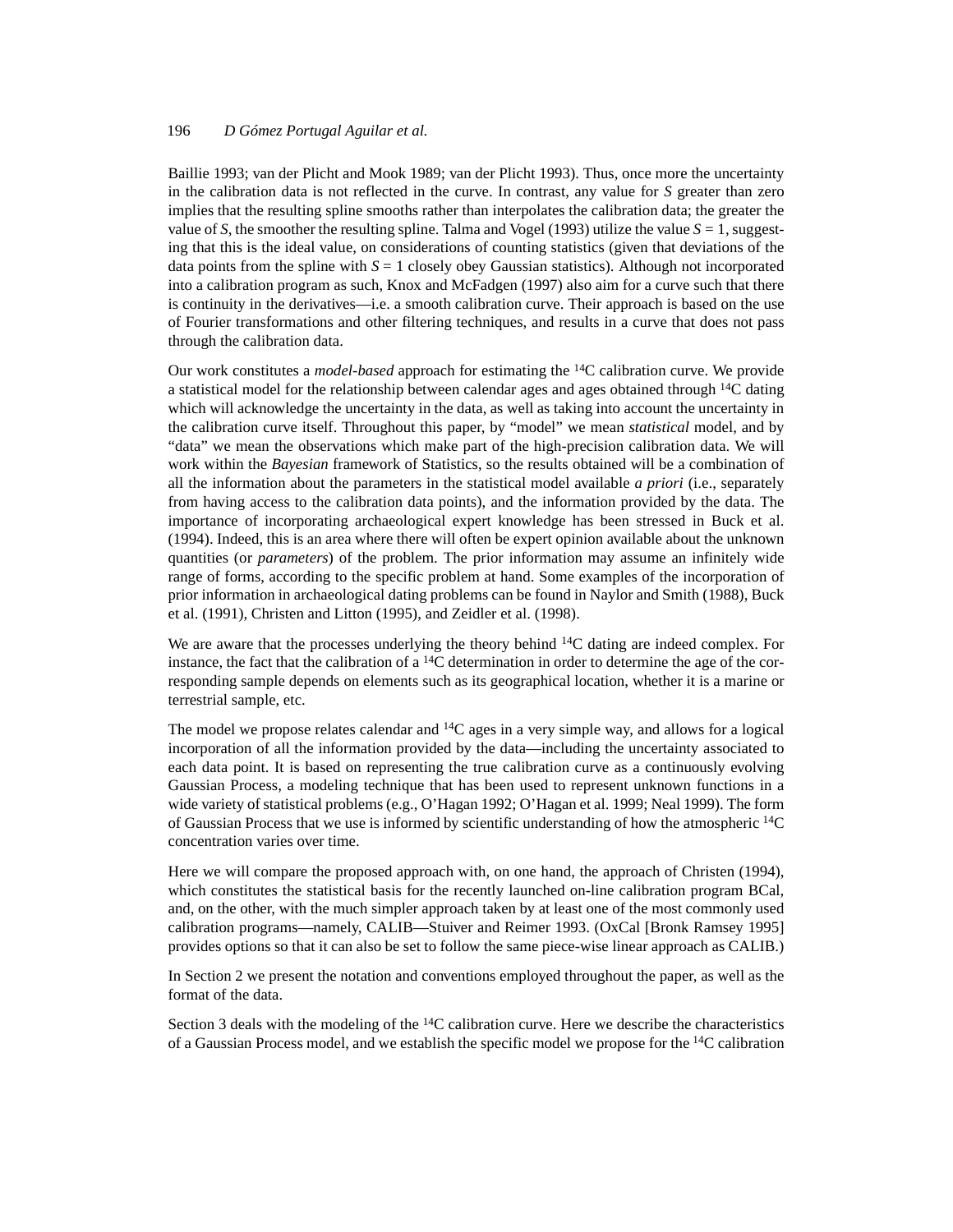curve. Of great importance in the model is the way we handle the uncertainty involved in the process. That is, the covariance structure chosen to reflect the influence of any point on the curve on any other. Hence, we devote attention to deriving a suitable structure and we present it at the end of this section. (The specific mathematical details are given in the appendix.)

In Section 4 we show that given the covariance structure derived from the properties of the  $^{14}C$  dating method, and if we are willing to assume a simple random walk model (explained briefly in subsection 3.1) for the atmospheric  $14C$  concentration in time (the adequacy of this assumption is briefly discussed in Section 6), then the resulting calibration curve has the familiar (accepted and commonly used) feature of being piece-wise linear. However, and in recognition of the uncertainty present in the data, the proposed curve it *smooths* out the data points rather than interpolating them. Furthermore, by employing the proposed model, we obtain what we consider to be more realistic variance values than either those obtained by Christen's methodology (Christen 1994) or those employed in CALIB (Stuiver and Reimer 1993).

In Section 5 we turn our attention to the calibration of a new  $14C$  determination. We stress the advantage of obtaining not only the posterior moments for its associated calendar year, but the whole posterior distribution. Through an example we illustrate the methodology, showing that by employing the model based on a Gaussian Process Prior we obtain a more satisfactory result, with more interpretability by eliminating the "wiggles" obtained by Christen's method and attaining a smoother posterior distribution for the calendar age associated to the <sup>14</sup>C determination calibrated.

Section 6 contains a summary of our results and a discussion of the implications of the model.

Finally, we present a series of appendices with the mathematical details underlying various results in the paper.

## **2 NOTATION**

Throughout this paper all ages referred to are expressed, as is conventional in the 14C community, in *years before the present (BP)*, meaning—in practical terms—the number of years before 1950 AD. This convention prevents dependence of the ages upon the time of the actual dating. Other details of the notation follow.

Any quantity denoted by a θ will refer to a *calendar* age, whereas quantities denoted by *y*'s will refer to *radiocarbon* ages. In order to stress whether any particular calendar age actually corresponds to a datum, a superscript "d" shall indicate, as will be explained in the next subsection, an element of the high-precision data set. When no superscript is given, it will therefore mean that that particular point in the calendar scale does not belong to the data set.

The <sup>14</sup>C calibration curve  $r(\theta)$ , represents the *true* <sup>14</sup>C age of the sample, as a function of its true calendar age θ.

## **2.1 The Data**

We have access to a set of data providing information about the relationship between calendar and  $14C$  years. These data are obtained by means of  $14C$ -dating a series of tree-ring samples whose true calendar age is known exactly. This set is known as the "high-precision calibration data". Considerable effort has been made by the  $^{14}C$  laboratories in order to make their  $^{14}C$ -determined ages as precise as possible, reporting standard laboratory errors even as small as 10 years, much smaller than ordinary 14C determinations. (Note that we shall restrict our attention to the calibration data whose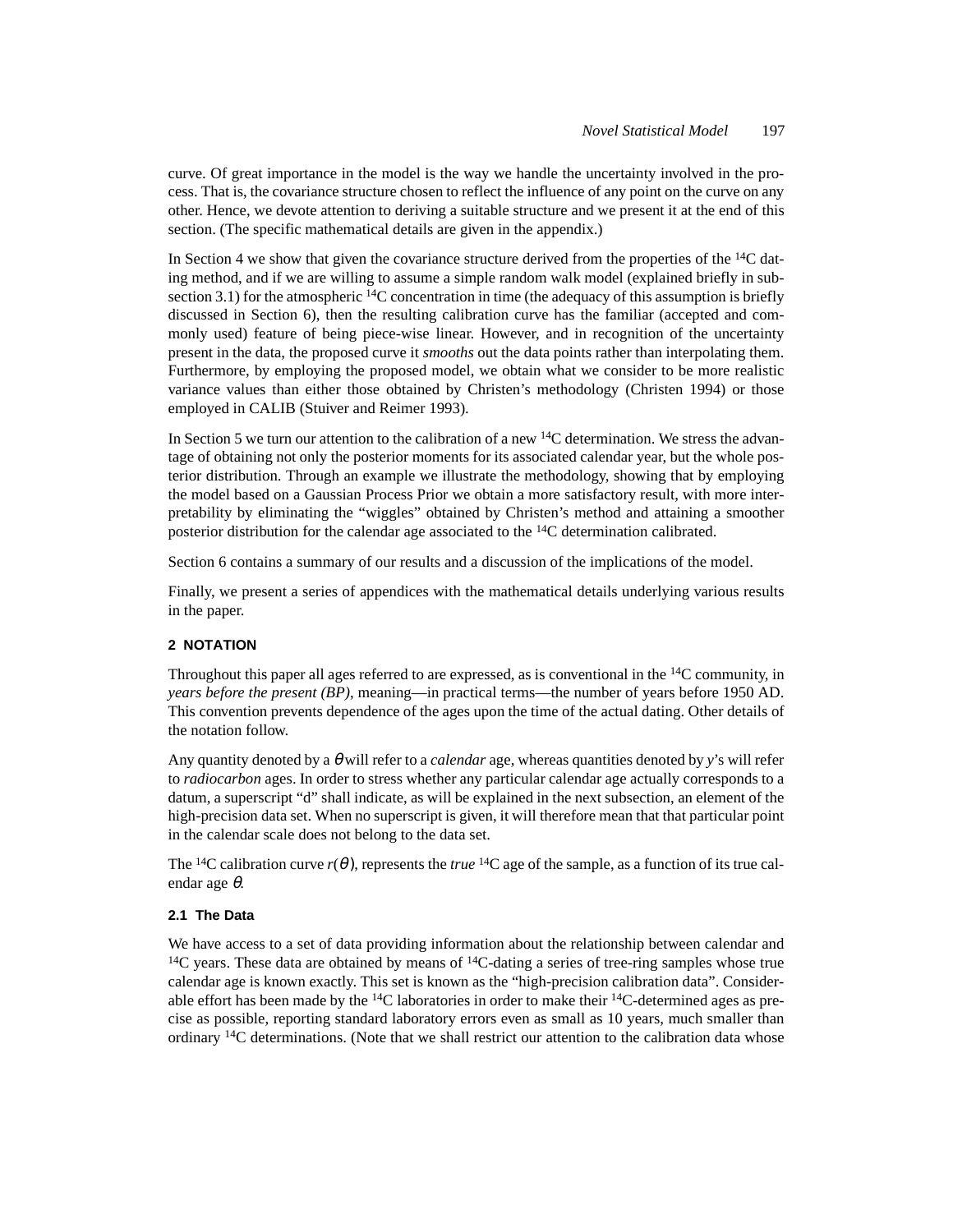absolute [i.e. calendar] age is determined by dendrochronology, although the most recent [extended]  $^{14}$ C calibration data set INTCAL98 includes coral results and marine varve chronology as well.)

Denote data sets as  $D = \{ \underline{\theta}^{(d)}, (\underline{y}, \underline{\sigma}) \}$ . It has the form

$$
D = \left\{ \underline{\theta}^{(d)}, \left( \underline{y} \pm \underline{\sigma} \right) \right\} = \begin{cases} \theta_1^d, (y_1 \pm \sigma_1), \\ \theta_2^d, (y_2 \pm \sigma_2), \\ \mathbf{M} \\ \theta_n^d, (y_n \pm \sigma_n), \end{cases},
$$
(1)

where  $\theta_k^{(d)}$ ,  $k = 1, ..., n$ —obtained through dendrochronology, and assumed to be exact for the whole data set—represents the calendar age of the *k*-th sample in the high-precision calibration data set.

The values for  $\theta_k^{(d)}$ ,  $k = 1, \ldots, n$ , as mentioned above, are obtained through dendrochronology (hence the superscript (*d*) adopted throughout this paper), and assumed to be exact for the whole dataset.

The <sup>14</sup>C age of each of the samples used to build the dataset is reported as  $y_k \pm \sigma_k$ ,  $k = 1, \dots, n$  where  $y_k$ ,  $k = 1$  represents the age of the *k*-th tree ring as determined by the laboratory through the <sup>14</sup>C dating method, expressed again in years before the present<sup>4</sup>. Note that—strictly speaking—the calibration data correspond to dating of samples of a number (usually 10) of consecutive tree rings; the calendar age is then established as the time-midpoint of the sample. Therefore, each  $y_k$  represents the average <sup>14</sup>C age of the *k*-th group of tree rings. However, the <sup>14</sup>C content of such wood samples is not necessarily a perfect representation of the atmospheric  $^{14}C$  level of the period they span. Factors such as variations in tree-ring thickness and the non-uniform formation of the wood throughout each year cause variable annual 14C contributions to the sample average (Stuiver et al. 1998). The proposal of Knox and McFadgen (1997) is an attempt of dealing with this issue. Finding an acceptable way of incorporating this further complexity into the model for the  ${}^{14}C$  calibration curve is a topic for future research. For the time being, we adhere to the common simplification that each  $14C$  determination corresponds to a single calendar age, for the sake of comparability with other approaches for the modeling of the <sup>14</sup>C calibration curve. Nevertheless, we are aware that this issue should be addressed in order to work towards a more comprehensive and realistic model for the calibration curve.

The values  $\sigma_k$ ,  $k = 1, \ldots, n$ , denote the experimental error associated to the determination reported by the laboratory. This quoted error typically represents  $\pm$  one standard deviation as determined by the total number of accumulated counts for that sample, and is not necessarily related to the spread of ages in mixed samples, to contamination or to other sample conditions (see Gillespie 1984). The use of so called "error multipliers" is a usual way of trying to overcome the fact that this reported error fails to reflect all the variability to which the  $^{14}C$  measurements (i.e., the  $^{14}C$  determinations) are really subject, with respect to the true (but unknown)  $^{14}C$  ages of the samples. (Details of the specific use of "error multipliers" in the INTCAL98 calibration data can be found in Stuiver et al. 1998. See also Bowman 1990:41 for further details.) We will not deal with this specific problem; the proposed approach assumes reported errors which accurately reflect the variability of each <sup>14</sup>C determination. Ultimately, "only the laboratory itself can give the necessary information on the reliability of its error estimates and should be requested to do so," (Bowman and Leese 1995:103).

<sup>4</sup>It is conventional to write "BP" for denoting radiocarbon years before the present, and "cal BP" to denote calendar years after calibration (before the present).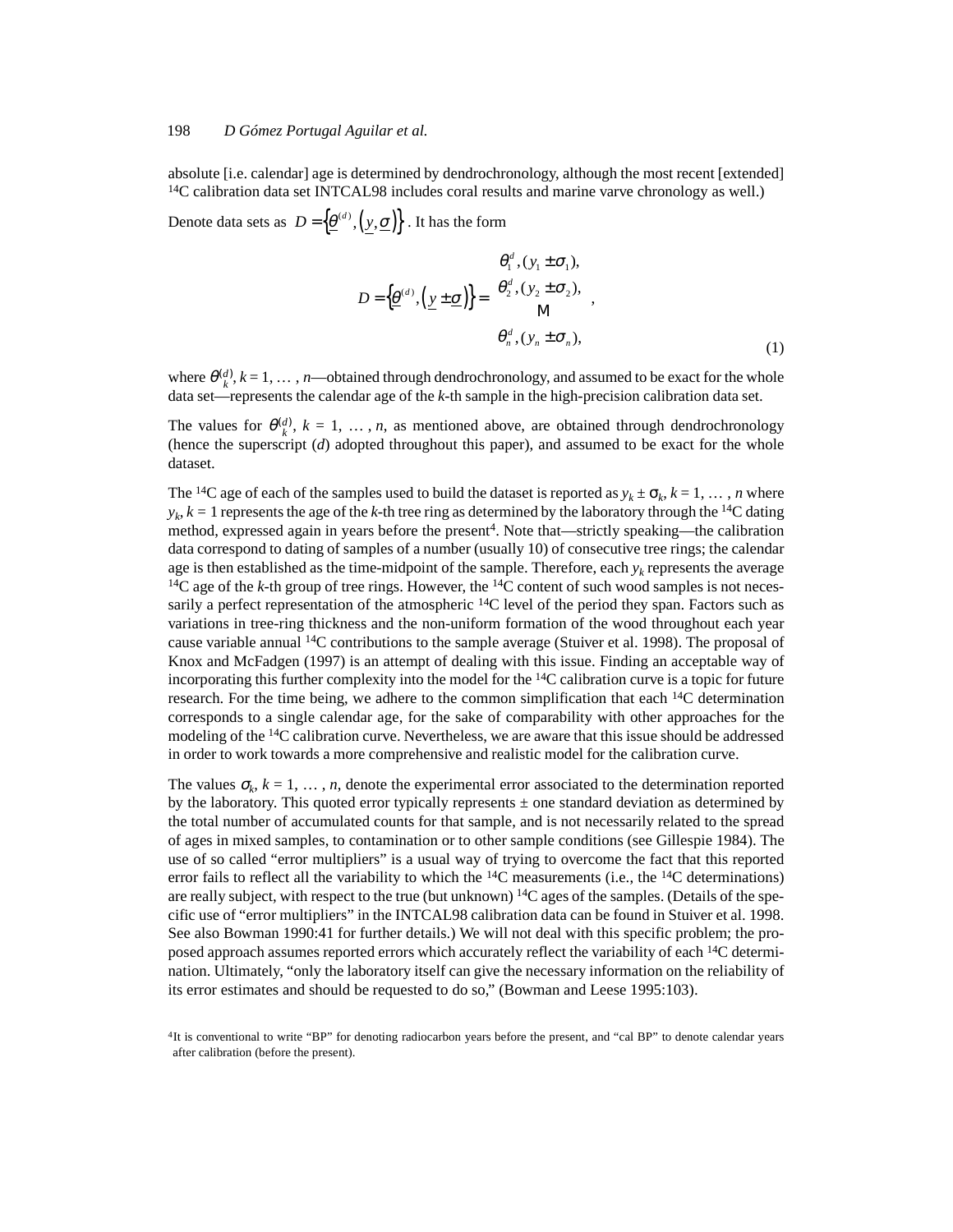### **3 THE MODEL**

As mentioned in the introduction, by *model* we mean a statistical model. In this sense, the problem under study can be explained in the following terms. We have access to a (finite) set of observations corresponding to a continuous function that relates calendar and  $14C$  ages. This function is the calibration curve, and the observations are the high-precision calibration data. An additional aspect to consider is that the observations are subject to error—they are not the exact value of the function (i.e., the  $^{14}C$  age) for the given knots on the calendar scale.

With this information, the aim is to make inference about *the whole calibration curve*. That is, we want to make inference about the function given a set of (noisy) observations.

The basic model for the analysis of the relationship between calendar and  $14C$  ages, both in the Classical and Bayesian frameworks, is based on the assumption that each  $^{14}C$  determination is normally distributed, having the "true" (but unknown)  ${}^{14}C$  age associated to the corresponding calendar year as mean and the reported laboratory error as standard deviation, and independent from the other determinations. This is, given the <sup>14</sup>C determination  $y \pm \sigma$ , then

$$
y|\theta, \sigma: N(r(\theta), \sigma^2), \tag{2}
$$

where  $\theta$  is the true calendar age of the object dated (or associated calendar year), and  $r(\theta)$  is its "true" <sup>14</sup>C age (as a function of  $\theta$ , the true calendar age). This basic assumption implies—in particular—that each of the calibration observations in the high-precision calibration data can be translated into a similar model, so that

$$
y_k | \theta_k^{(d)}, \sigma_k : N(r(\theta_k^{(d)}), \sigma_k^2), k=1, 2K n; \text{ independent.}
$$
 (3)

#### **3.1 Prior Modeling**

We now require a link between the  $14C$  determinations and the calendar ages. This link will be given precisely by the calibration curve, relating each calendar age  $\theta$  to its corresponding (unknown) true <sup>14</sup>C age  $r(\theta)$ . It is this function that we need to establish a model for.

Our model is statistical, representing expectations and uncertainties about the true calibration curve *r*(θ) that might reasonably apply *before* making use of the high-precision calibration data. Expectations about the curve are described by

$$
E(r(\theta)|\beta) = \beta \theta. \tag{4}
$$

Thus, it would be reasonable to estimate  $r(\theta)$  in the absence of any of the high-precision data, by some multiple of  $\theta$ . A natural assumption would be to set  $\beta = 1$ , but radiocarbon determinations are based on a conventional half-life value for  ${}^{14}C$  that is known to be in error by approximately 3%, and potentially greater systematic deviations may be caused by a drift over time in atmospheric  $^{14}$ C concentration. We therefore allow  $\beta$  to be uncertain *a priori*.  $\beta$  is technically known as a hyperparameter<sup>5</sup> of the model, and we will in effect use the data to learn about its value. This is why the expectation is written as conditional upon  $\beta$ . We suppose, *a priori*, that the prior expectation of  $\beta$  is 1, but with a variance of 1/36, expressing reasonable prior uncertainty about the combined effect of the

<sup>5</sup>*Hyperparameters* are those parameters (i.e. unknown quantities) that index the family of prior distributions of the parameters about which we directly wish to make inference (O'Hagan [1994]).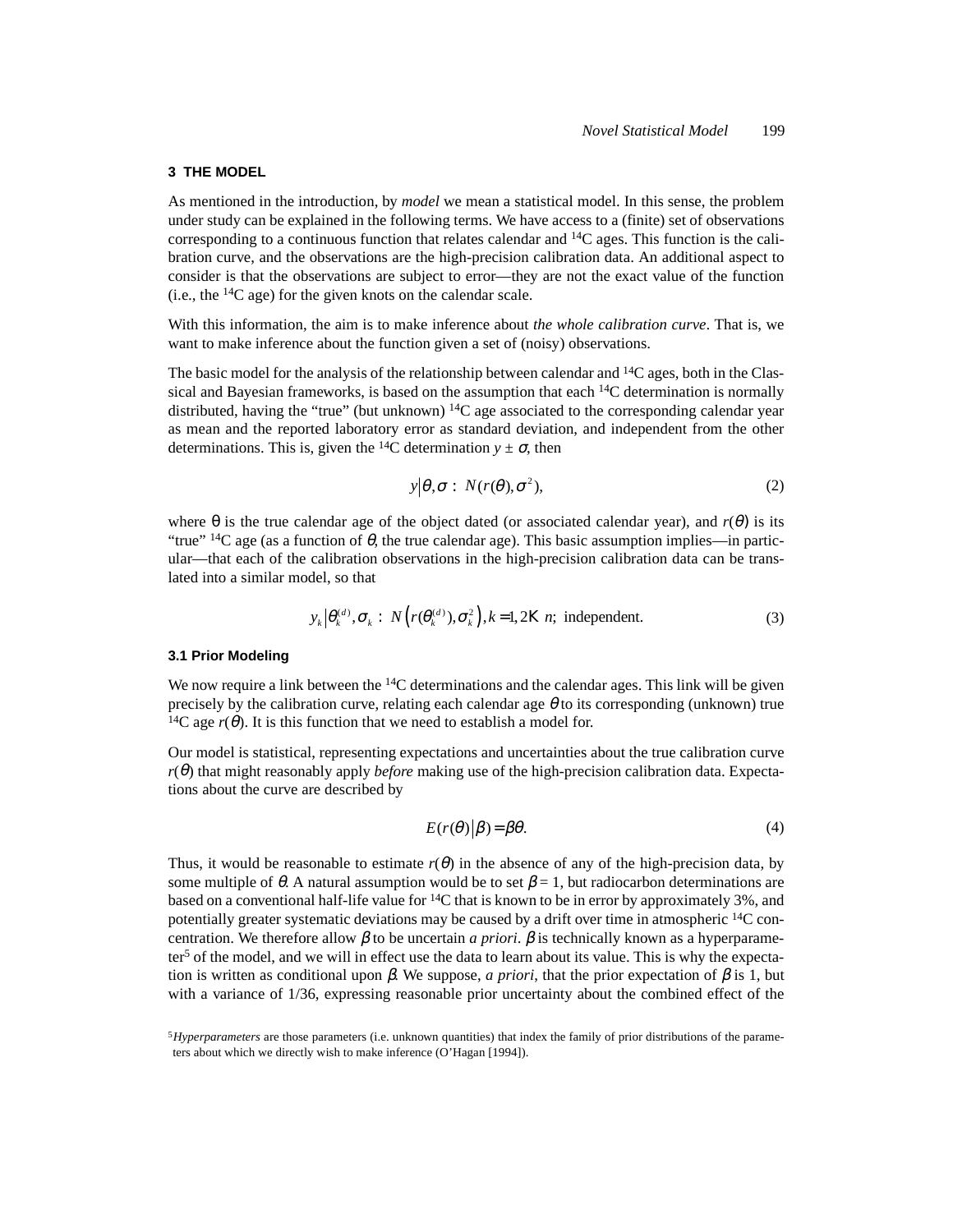wrong value for the half-life for  $14C$  used for the determination of  $14C$  dates, and the possible violation of the assumption that the atmospheric  ${}^{14}C$  concentration has remained constant through time. The vast amount of calibration data means that the prior settings will have little weight, compared to the weight given *a posteriori* to the information provided by the data.

Of course, we know that the calibration curve is not linear, and that on the contrary it wiggles, sometimes departing from the overall trend by many years. The possible departure of  $r(\theta)$  from its prior expectation of  $\beta\theta$  is what lends uncertainty to its actual value, and this uncertainty is described by a variance. Naturally, uncertainty increases with years cal BP, and we represent this by

$$
Var(r(\theta)|\tau^2) = \tau^2 \theta.
$$
\n(5)

Formally, this linear increase of variance with time corresponds to an assumption of an underlying random walk model, which is developed in the Appendix by drawing on established science concerning the variation of atmospheric <sup>14</sup>C concentrations. The constant  $\tau^2$  in this formula is another hyperparameter that fixes the overall degree of variation of the curve about its mean. We shall use the high-precision data to learn about its value, and give it an uninformative prior distribution, reflecting our prior ignorance about it but give it a prior estimate<sup>6</sup> of 25, with considerable initial uncertainty expressed through *Var*  $(\tau^2) > 1,000,000$ . The same underlying random walk model that leads to the variance formula also gives an expression for the prior correlation between the value of  $r(\theta)$  at two points on the curve  $\theta_1 < \theta_2$ , via

$$
Corr(r(\theta_1), r(\theta_2)) = \sqrt{\theta_1/\theta_2}.
$$
 (6)

We can see from this that at points close together in time the correlation between the corresponding values of the calibration curve is high, whereas the correlation is low between distant points. This is again a natural expression of initial knowledge about the calibration curve prior to seeing any of the high-precision data. Simply speaking, it says just that we know that  $r(\theta)$  should be a smoothly varying (though possibly widely varying if  $\tau^2$  is large) function over time.

The statistical model is completed by assuming that uncertainty at all points on the curve can be described by the normal, or Gaussian, distribution. The assumption is made in the same spirit as normal distributions are commonly assumed in practical statistics. That is, the assumption is convenient mathematically and will not be implausible in practice. Our analysis will be driven primarily by the high-precision calibration data, secondarily by the forms of expectation, variance and correlation that we have presented, and only slightly by the assumption of normality. Technically, assuming normality at all points of the curve in this way leads to a model known as a Gaussian Process, which has been employed in a wide variety of other contexts to model unknown functions (see, e.g., O'Hagan 1992; O'Hagan et al. 1999; Neal 1999; Schmidt and O'Hagan 2000). In all such applications, the key task is to formulate expectations, variances and correlation. Our model in this case is intended to do so in a way that accurately reflects prior knowledge about the  $^{14}C$  calibration curve.

## **4 RESULTING RADIOCARBON CALIBRATION CURVE**

In this section we present the posterior mean and variance for any point  $r(\theta)$  on the calibration curve. We show that there are definite advantages in the methodology we propose, in comparison with both

<sup>6</sup>These values are chosen arbitrarily; as mentioned above, the vast amount of calibration data means that the prior setting will have little influence on the posterior results.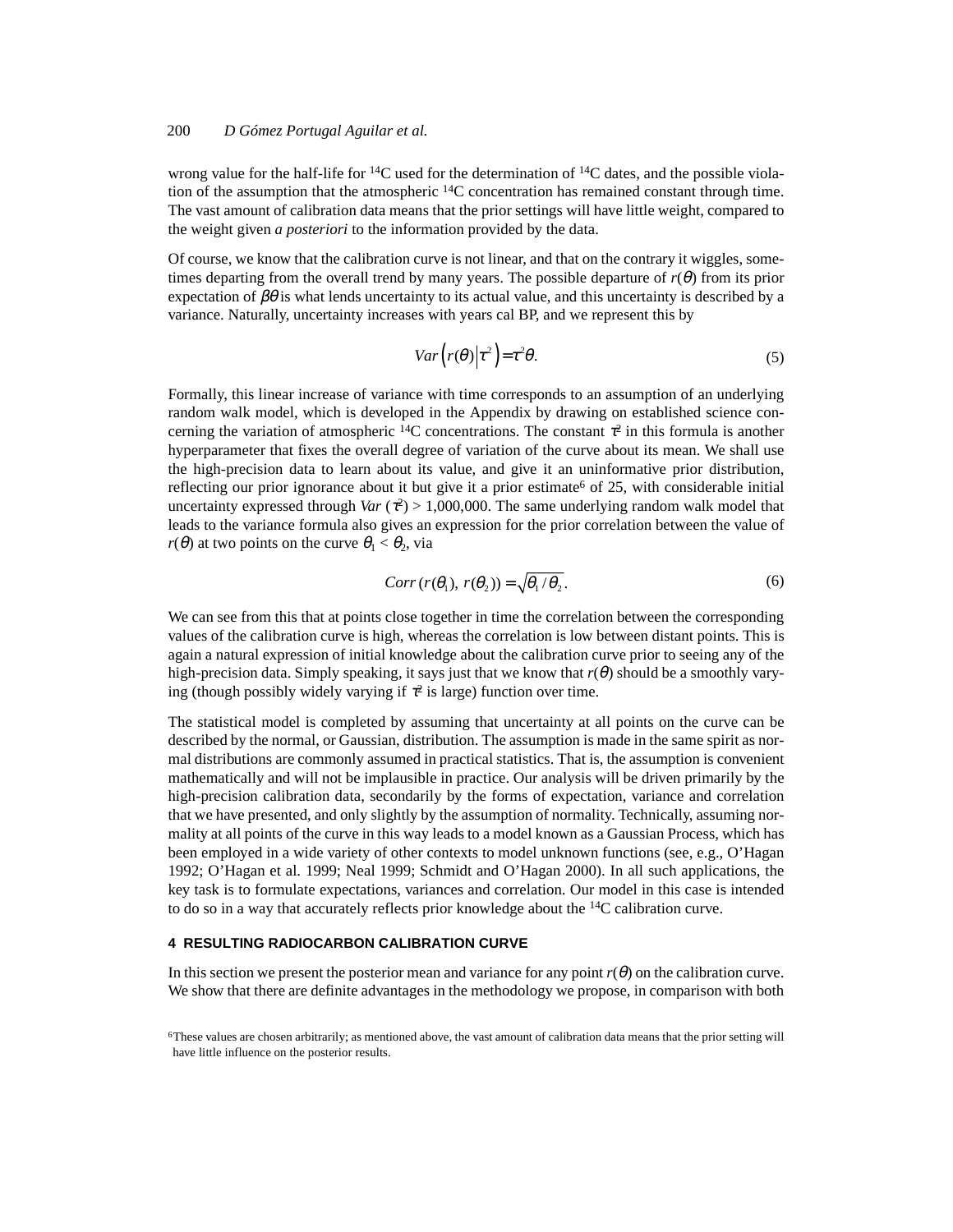Christen's approach (Christen 1994) and with the methodology behind the calibration program CALIB (Stuiver and Reimer 1993).

In the preceding section we have presented the key features of the prior information, that is, information available about the calibration curve  $r(\theta)$  prior to making use of the high-precision calibration data. The Bayesian statistical method now combines this prior model with the data to yield a *posterior* distribution that synthesizes those two sources of information. Since the whole calibration curve is an unknown function, this posterior distribution also expresses statistical information jointly about all points on the curve.

Mathematical details of the derivation of the posterior distribution will be presented in a forthcoming technical paper. However, the most important results are again expectations and variances. In the next subsection, we describe the posterior mean function which comprises our new estimate of the  $14C$  calibration curve. This new calibration curve is piecewise linear but smooths the high-precision data points in a new way.

A crucial benefit of a statistical approach to the problem is that we have not just an estimated calibration curve but also a posterior variance to quantify uncertainty about every point  $r(\theta)$  on the curve. The nature of our posterior variance function is discussed in subsection 4.2 and compared with the alternative methodologies of Christen (1994), that is incorporated in the BCal on-line calibration software, and of Stuiver and Reimer (1993), that underlies the CALIB software.

#### **4.1 New Piece-Wise Linear Curve**

To describe the new curve, it is convenient to think first about the estimation of the calibration  $r_i = r(\theta_i^{(d)})$  at the high-precision calibration data points  $\theta_i^{(d)}$ ,  $i = 1, 2K$ , *n*, and then to consider the estimate of  $r(\theta)$  between two adjacent data points.

Although the data points are described as "high-precision", there is still appreciable error in calibration ages  $y_i$ , as described by  $\sigma_i$ . The standard approach of joining the points  $(\theta_i^{(d)}, y_i)$  will, because of random error, tend to produce a curve that "wiggles" more, with sharper turns and more deviation from a straight line than the underlying true curve. Our Bayesian approach naturally smooths out the curve somewhat by posterior estimated values

$$
\hat{r}_i = E(r(\theta_i^{(d)}) \mid \underline{y}) \tag{7}
$$

that differ from the data values  $y_i$ . The differences recognize the stated errors  $\sigma_i$  on those data values, and of course this limits the degree of smoothing in a way which naturally respects the quality of the data.

Between data points, it is a property of the random walk model for the prior variation and correlations that the estimated curve interpolates the  $\hat{r}_i$  values linearly. That is, the smoothed data points  $\hat{r}_i$ are connected by straight line segments.

Figure 1 shows a section of the calibration curve. Our curve follows the major features of the data over this region but has smoothed out the sharp localized peaks and troughs that it is reasonable to suppose may be partly the result of random error in the high-precision data.

We suggest that this smoothed piece-wise linear calibration curve is more realistic than the one that simply interpolates the calibration data, employed by CALIB, and resulting from Christen's approach as well. By making use of the information drawn from all the calibration data (including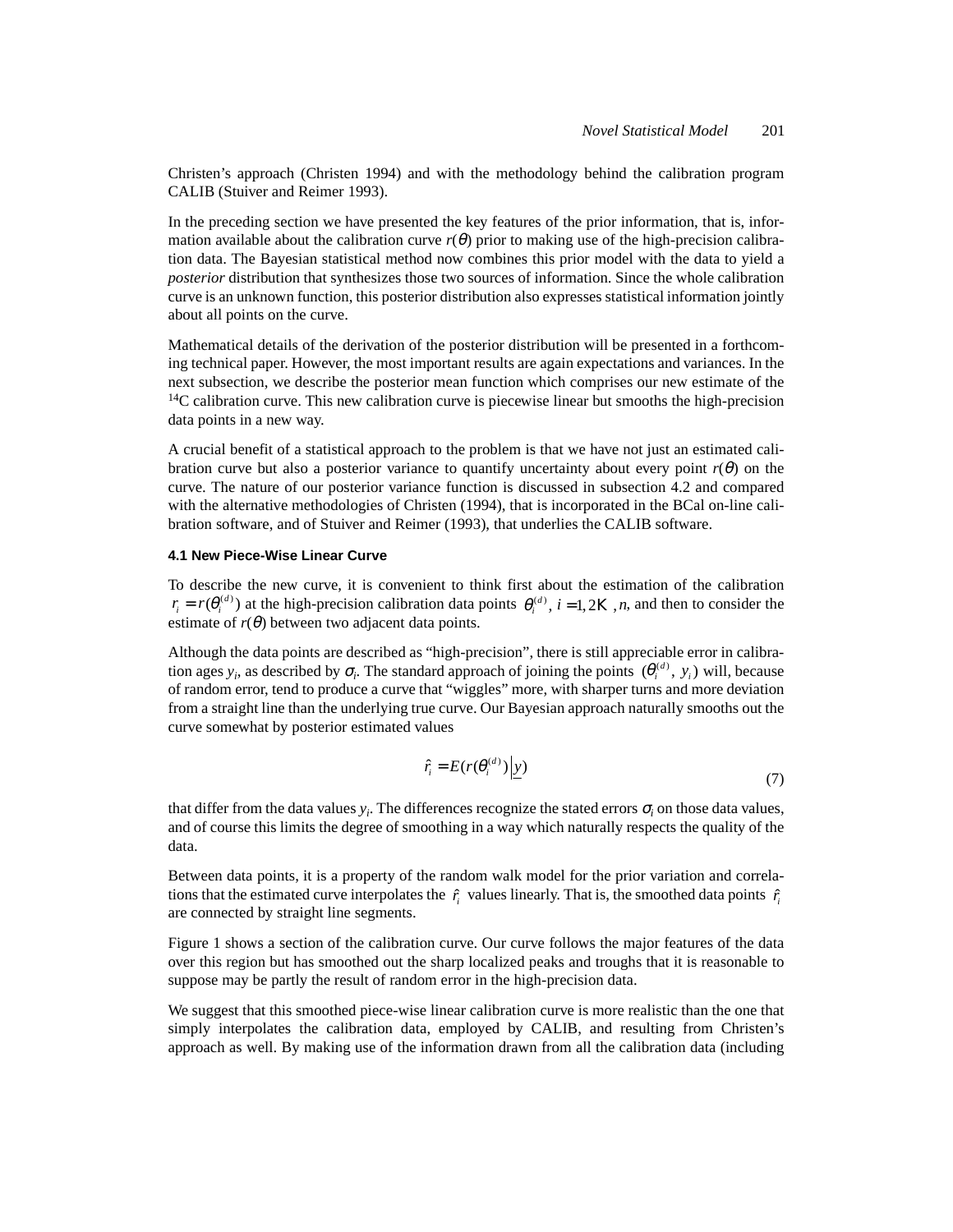



the uncertainty associated to each point) through the Gaussian Process model, it is possible to infer a more reasonable location of the true 14C ages as a function of the calendar ages.

It is arguable that a completely smooth curve might be even more realistic than a piece-wise linear one, and indeed we are exploring such a curve via an elaboration of our approach. However, we believe that it is important for the radiocarbon community to see and evaluate separately the consequence of smoothing out the wiggles in the data at the calibration points while retaining the familiar piece-wise linear form between those points.

#### **4.2 Posterior Variance for the Radiocarbon Calibration Curve**

To describe the posterior uncertainty around the new calibration curve, it is again convenient to think first about uncertainty at the data points  $\theta_i^{(d)}$  and then at how the uncertainty varies between those points.

Remember that the Bayesian approach is characterized by synthesizing two sources of information—the data and the prior information. This typically results in less uncertainty than would result from using the data alone. We find in this analysis that the posterior variances at the high-precision data points is less than the reported error variances of the data alone. That is,

$$
Var(r_i | y) < \sigma_i^2.
$$
\n(8)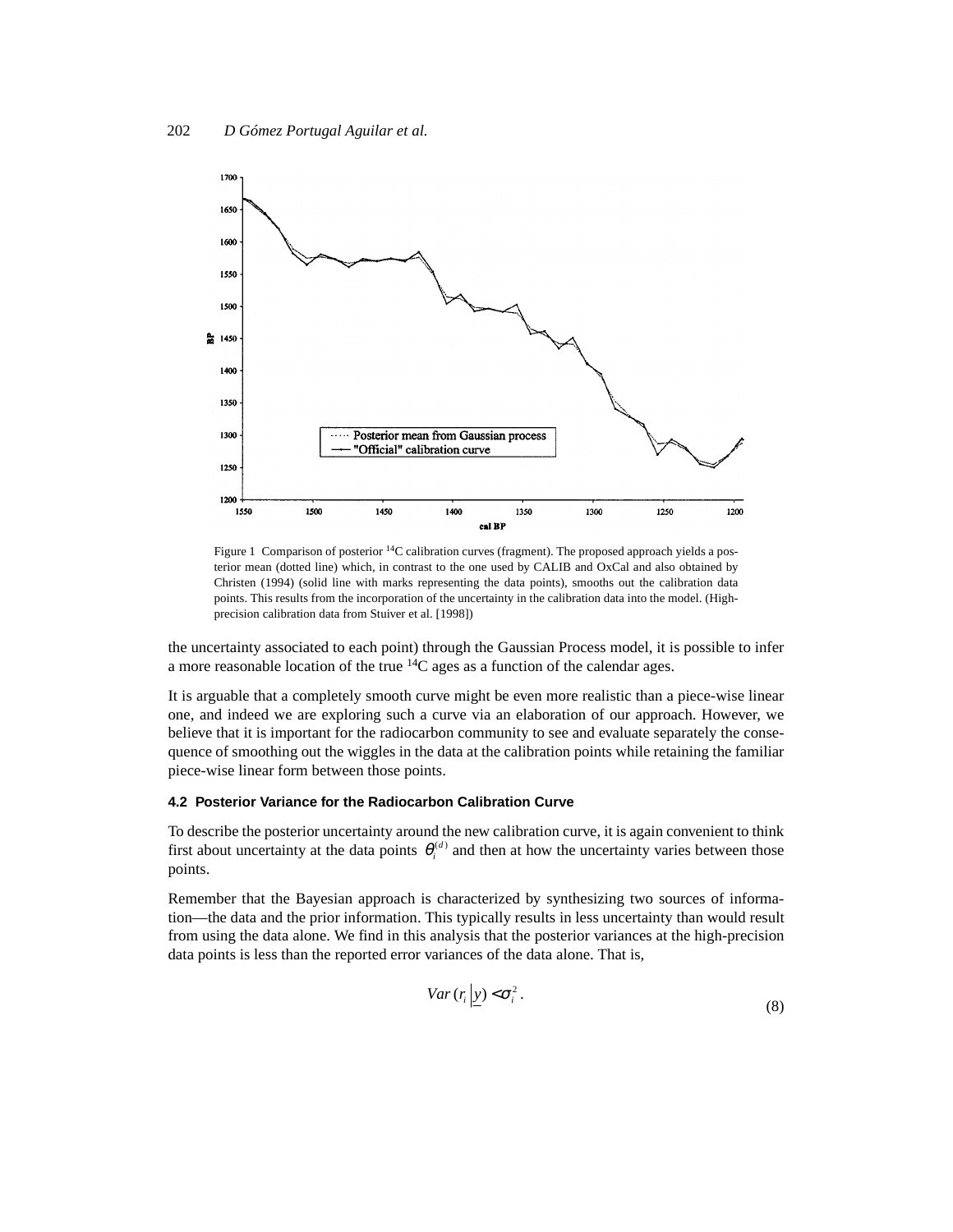We believe that this is a distinct advantage of our method. In contrast, both BCal and CALIB assume variances at the data points equal to the reported variances  $\sigma_i^2$  of the radiocarbon determinations. This is because the methods of Christen (1994) and Stuiver and Reimer (1993) estimate  $r_i$  simply by  $y_i$ . Our method produces lower variances because our model allows the estimation of  $r_i$  to be based not just on *yi* but also on neighboring points, and so uses more information.

Now consider the uncertainty about the curve between data points, and suppose that  $\theta_i^{(d)} \leq \theta_{i+1}^{(d)}$ . The formula for the posterior variance of  $r(\theta)$  is complex but can be readily understood in terms of three components of uncertainty in a piece-wise linear estimating function. We will express these in general terms that allow us to compare the variance produced by our method with those produced within BCal and CALIB.

- 1. First, suppose that we believe that the true calibration curve must be a straight line segment between  $r(\theta_i) = r_i$  and  $r(\theta_{i+1}) = r_{i+1}$ . We will be uncertain about  $r_i$  and  $r_{i+1}$ , and represent this in general terms by variances  $V_i$  and  $V_{i+1}$ .
- 2. Even if we believe that the true curve is definitely piece-wise linear, we should also account for correlation between  $r_i$  and  $r_{i+1}$ , that we represent by a covariance  $C_{i,i+1}$ . This affects the uncertainty at an intermediate point  $\theta$  because it measures the extent to which we would expect  $r_i$  and  $r_{i+1}$  to be either both above their estimated values or both below, rather than one above and one below.
- 3. Of course, nobody believes that the true radiocarbon calibration curve happens to be piece-wise linear with the linear pieces joined at exactly the dates we have high-precision data for! So there should be additional uncertainty about how far the curve will deviate from linearity between adjacent data points. We represent this third component of uncertainty by *T*.

Using these three uncertainty components, it is possible to express the variance of  $r(\theta)$  under all three methods in terms of the general variance formula

$$
Var[r(\theta)|y] = \alpha^2 V_{i+1} + (1-\alpha)^2 V_i + \alpha (1-\alpha) [S_i T + 2C_{i,i+1}]
$$
\n(9)

where we additionally define  $S_i = \theta_{i+1}^{(d)} - \theta_i^{(d)}$  to be the spacing between the two data points (generwhere we additionally define  $S_i = \theta_{i+1}^{(d)} - \theta_i^{(d)}$  to be the spacing between the two data points (generally 10 in the high-precision data) and  $\alpha = (\theta - \theta_i^{(d)})/S_i$  is the relative position of  $\theta$  between those points.

In our method,  $V_i = Var(r_i|y)$  is the posterior variance of  $r_i$ ,  $C_{i,i+1} = Cov(r_i, r_{i+1}|y)$  is the posterior covariance between  $r_i$  and  $r_{i+1}$ , and  $T = E(\tau^2|y)$  is the posterior expectation of the hyperparameter covariance between  $r_i$  and  $r_{i+1}$ , and  $T = E(\tau^2|y)$  is the posterior expectation of the hyperparameter  $\tau^2$ .

Christen's method, incorporated in BCal, has  $V_i = \sigma_i^2$ , and as already mentioned this means that our method produces lower variances at the data points. Because Christen estimates each  $r_i$  on the basis only of its associated *yi* , and because the *yi*s are independent, his variance formula correctly corresponds to (9) with  $C_{i,i+1} = 0$ . Finally, Christen sets  $T = \lambda^2$ , where  $\lambda$  is a parameter that accounts for short-term variability in the atmospheric <sup>14</sup>C concentration. Christen directly estimates  $\lambda \approx 19$ . Since in our analysis  $T = E(\tau^2 | y) \approx 52$  and  $C_{i,i+1}$  is never larger than 250, it is readily seen that Christen's method produces very much larger variances than ours.

Stuiver and Reimer (1993) follow the approach presented earlier in Stuiver and Pearson (1986) of interpolating standard deviations linearly. This leads to a version of (9) in which  $V_i = \sigma_i^2$ ,  $C_{i,i+1} = \sigma_i \sigma_{i+1}$  and  $T = 0$ . The value for  $C_{i,i+1}$  corresponds to assuming perfect correlation between  $r_i$ and *ri*+1, which conflicts markedly with Christen's apparently indisputable analysis that these should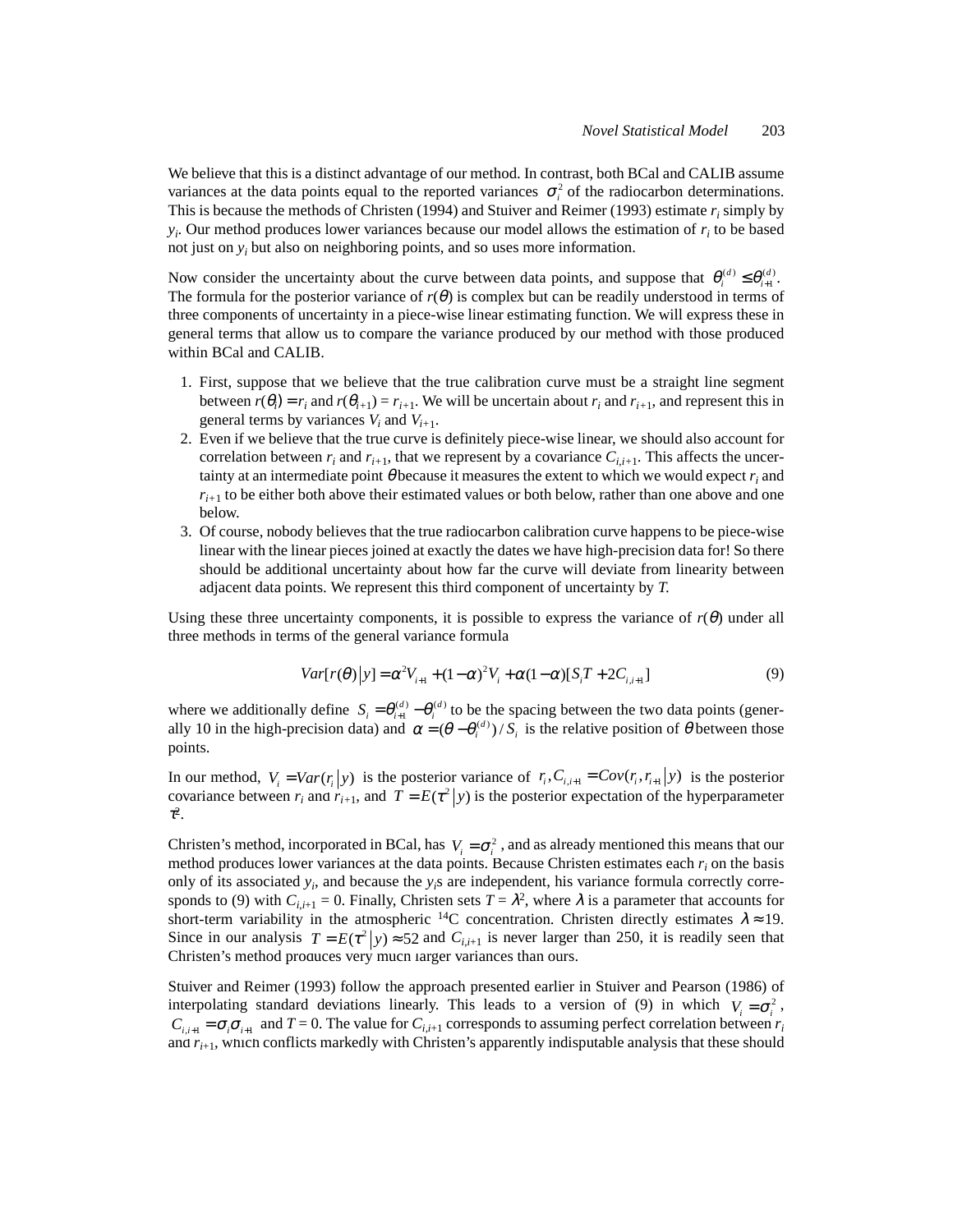be independent if  $r_i$  is estimated solely from  $y_i$ . Furthermore, assuming  $T = 0$  implies the equally indefensible belief that the true curve is piece-wise linear. We therefore believe that the variance formula adopted by Stuiver and Reimer, and used in CALIB, has no statistical justification.

#### Summary of the Variance Calibration

Figure 2 clearly shows the much higher variances given by Christen's method. We believe that these are seriously over-pessimistic. Stuiver and Reimer, on the other hand, employ a formula that is unsupported statistically and fails to recognize interpolation uncertainty properly. We argue that our approach gives more realistic variances that either of these other methods.



Figure 2 Comparison of posterior standard deviations for the 14C calibration curve (fragment). Notice that the standard deviation resulting from our model (continuous line) is always more moderate than that from Christen's model (dashed line). On the other hand, the comparison with the values employed by CALIB and OxCal (dotted line) depends on the proximity of the point on the calendar scale to any calendar age included in the high-precision calibration data. (Highprecision calibration data from Stuiver et al. 1998.)

#### **5 CALIBRATION OF A NEW RADIOCARBON DETERMINATION**

The previously described modeling of the calibration curve itself enables us to perform the calibration of a new radiocarbon determination. (See Naylor and Smith 1988; Buck et al. 1996.)

Consider the case when we learn the value of a new <sup>14</sup>C determination  $y_0 \pm \sigma_0$ . The interest lies in making inference about the calendar age  $\theta_0$  associated to the object that is being <sup>14</sup>C-dated. It is well recognized (Bowman 1990) that due to the nature of the calibration curve, the posterior distribution for the calendar year associated to any particular <sup>14</sup>C age  $y_0 \pm \sigma_0$  is not normal or any other standard probability distribution, and indeed its form depends on the corresponding section of the calibration curve (as well as on the reported precision of the new <sup>14</sup>C determination). Therefore, simple summa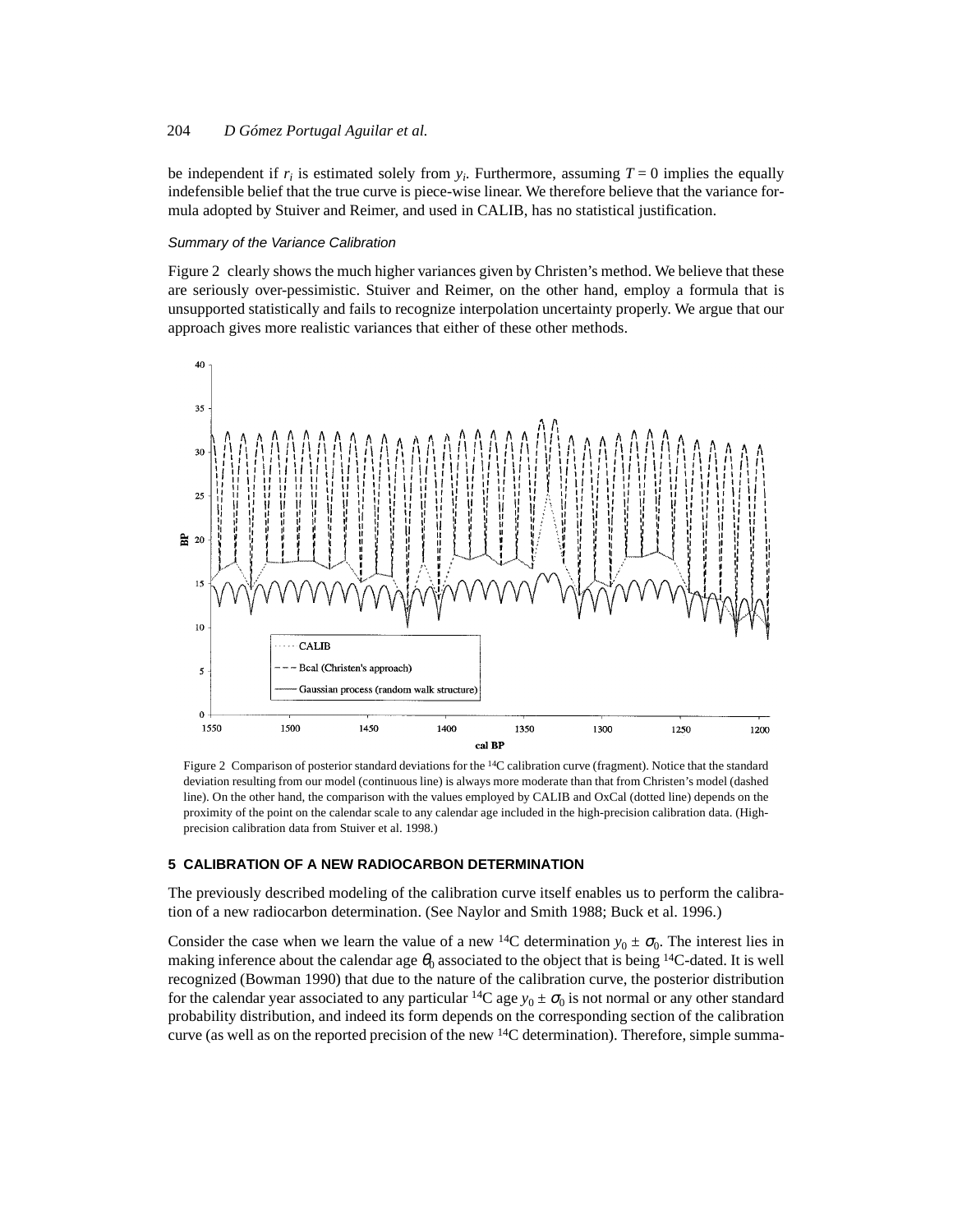ries such as the mean and variance of the posterior distribution for  $\theta_0$ , the associated calendar age, would fail to convey all the relevant information about its true value, in light of the high-precision calibration data.

Since we are working within the Bayesian framework, we need to involve all the prior information that the archaeologist has about the true calendar year in which the organism from which the sample under analysis is taken, may have died. We believe that in this way the Bayesian approach provides archaeologists the opportunity to take advantage of all the knowledge they may have about specific events of interest—in this case, the calendar age of a specific sample. The process of elicitation of the archaeologists' information and knowledge concerning the parameter of interest into an appropriate statistical prior distribution constitutes itself a whole subject for study and discussion. (See Buck et al. [1996:359–60] for general comments on prior elicitation.) For the purposes of these examples, however, we use flat priors for  $\theta_0$ , representing very weak prior information, to facilitate comparison between our method and others.

The distribution for  $(y_0 | \theta_0, \sigma_0^2, D)$  is required to perform the calibration of the new <sup>14</sup>C determination, and obtaining it involves the use of numerical techniques. A more technical paper (in preparation) will discuss this issue in greater depth.

## **5.1 Examples**

As a final illustration of the proposed methodology, we present the calibration of two  $14C$  determinations obtained from the same archaeological site. As in Section 4, we will compare our results to those arising from Christen's approach, and to the results obtained when using the model employed by the calibration program CALIB.

The <sup>14</sup>C determinations correspond to samples of bone retrieved from the archaeological site known as the Buttermarket Cemetery in Eastern England (Scull and Bayliss 1999).

*Example 1.* The first 14C determination corresponds to the sample identified as *UB 4074*. For this sample, the <sup>14</sup>C-determined age is given as  $1419 \pm 23$ .

Figure 3 shows the posterior distribution for the calendar age associated to  $^{14}C$  determination  $1419 \pm 23$ , together with that obtained when using Christen's approach and the model from CALIB.

Although not yielding a radically different result, we notice that with the new approach, the rather undesirable "wiggles" in the posterior density for the associated calendar year which are particularly pronounced for Christen's approach are smoothed out. This can be explained by looking back at Figure 1, the corresponding section of the (posterior) calibration curve. By making use of the whole set of data points through the Gaussian Process model to make inference about the  $^{14}C$  calibration curve, the curve's posterior variance is smaller than when using the data pairwise. This yields a smoother posterior distribution for the calendar year associated to a particular  $14C$  determination to be calibrated.

The "wiggles" in the posterior distribution obtained through Christen's method (less markedly resulting from performing the calibration with the methodology from CALIB) may contain an important part of the posterior probability. To illustrate this, we present in Table 1 the highest posterior density intervals resulting from the three approaches.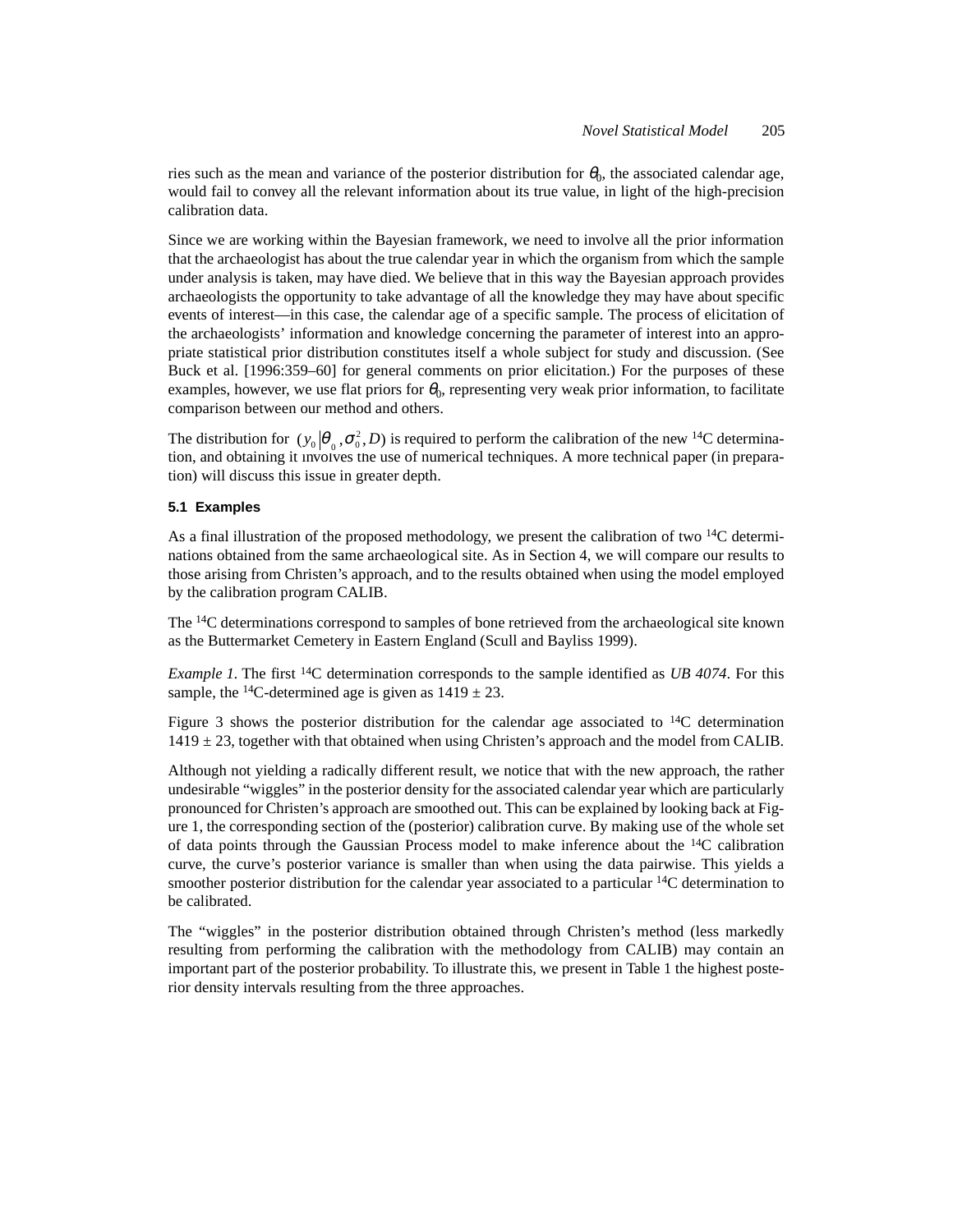

Figure 3 Posterior distribution for the calendar year  $\theta_0$  associated to the <sup>14</sup>C determination UB 4074, 1419  $\pm$  23 (example 1). The top plot corresponds to the proposed approach; the middle one results from Christen's methodology, and the bottom one corresponds to the results from CALIB.

|         | Table 1 Highest-posterior-density intervals for the calendar year associated to the determination |  |  |
|---------|---------------------------------------------------------------------------------------------------|--|--|
| UB 4074 |                                                                                                   |  |  |

| Posterior                         | New approach                                                               |                                                                                                                   |                                                                 |  |  |
|-----------------------------------|----------------------------------------------------------------------------|-------------------------------------------------------------------------------------------------------------------|-----------------------------------------------------------------|--|--|
| probability                       | 99%                                                                        | 95%                                                                                                               | 90%                                                             |  |  |
| HPD interval<br>$\text{(cal BP)}$ | $(1280 - 1372)$                                                            | $(1289 - 1347)$                                                                                                   | $(1292 - 1342)$                                                 |  |  |
| Length                            | 93 yr                                                                      | 59 yr                                                                                                             | $51 \text{ yr}$                                                 |  |  |
| Posterior                         | Christen's approach                                                        |                                                                                                                   |                                                                 |  |  |
| probability                       | 99%                                                                        | 95%                                                                                                               | 90%                                                             |  |  |
| HPD interval<br>(cal BP)          | $(1268-1273) \cup (1277-1354) \cup$<br>$(1356-1393) \cup (1398-1403) \cup$ | $(1279-1282) \cup (1286-1353) \cup$<br>$(1358-1363) \cup (1367-1373) \cup$<br>$(1377-1383) \cup (1388-1389) \cup$ | $(1287 - 1352) \cup$<br>$(1368 - 1371) \cup$<br>$(1380 - 1381)$ |  |  |
| Length                            | 128 <sub>yr</sub>                                                          | 94 yr                                                                                                             | $72 \text{ yr}$                                                 |  |  |
| Posterior                         | <b>CALIB</b>                                                               |                                                                                                                   |                                                                 |  |  |
| probability                       | 99%                                                                        | 95%                                                                                                               | 90%                                                             |  |  |
| HPD interval<br>(cal BP)          | $(1283-1354) \cup (1360-1387)$                                             | $(1289 - 1348)$                                                                                                   | $(1293 - 1345)$                                                 |  |  |
| Length                            | $100 \text{ yr}$                                                           | 60 <sub>yr</sub>                                                                                                  | $53 \text{ yr}$                                                 |  |  |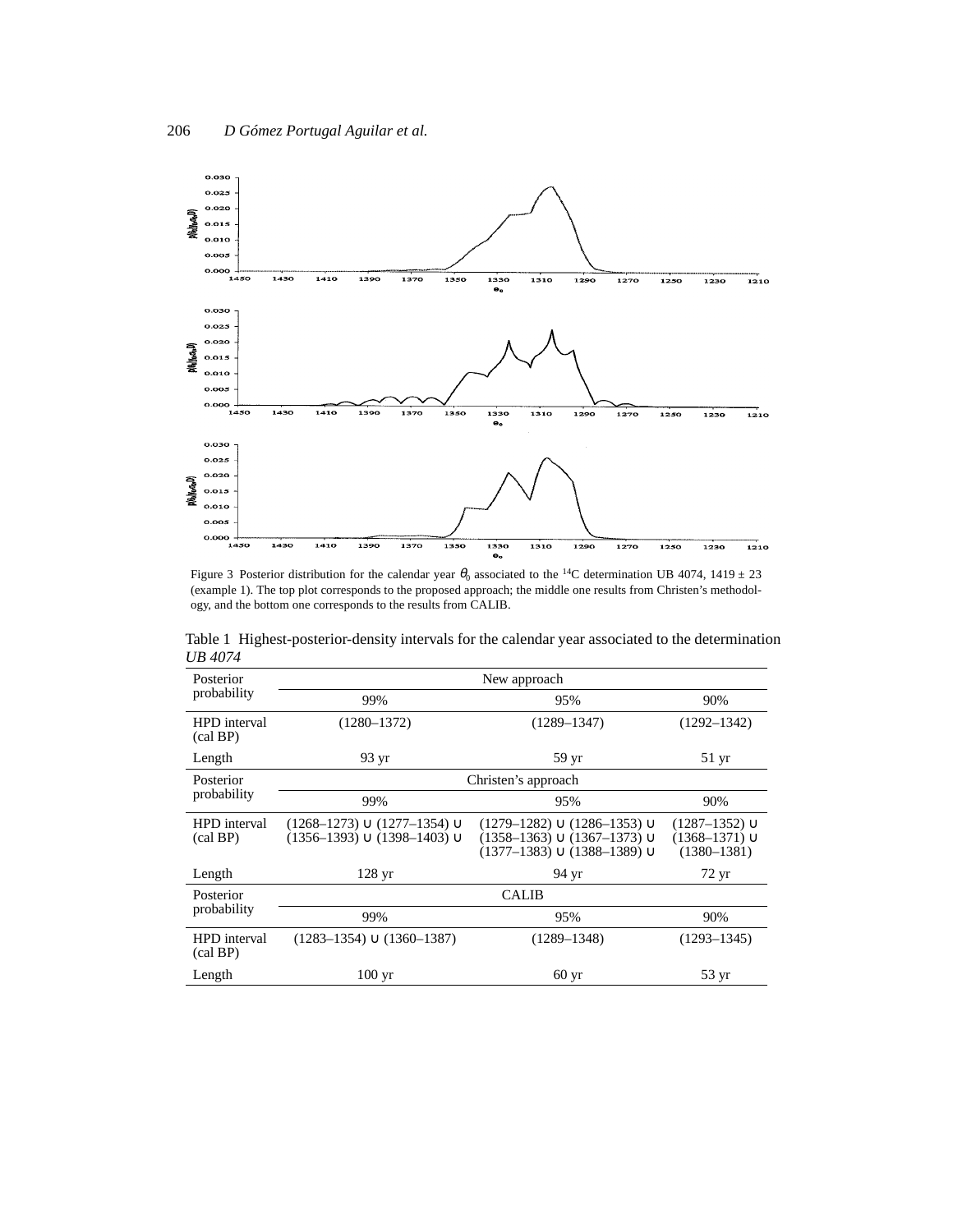The "wiggles" in the posterior distribution, thus, make inference about the calendar age associated to the new 14C determination difficult, due to the resulting disjoint intervals containing the desired posterior probability.

*Example 2.* The second example, taken from the same archaeological site, allows for similar conclusions. In fact, in this case the resulting HPD's for both Christen's approach and that from CALIB are made up of even a greater number of disjoint subintervals.

The sample in this case is identified as *UB 4077*, and the 14C determination to be calibrated is given by  $1476 \pm 24$ .

Notice that although both <sup>14</sup>C determinations had a very similar reported standard error, in this second case the associated calendar age has a larger posterior variance. Indeed, the posterior distribution for the calendar age associated to <sup>14</sup>C determination  $1476 \pm 24$  is more spread out, as is shown in Figure 4. This is due to the section of the calibration curve corresponding to each of these  ${}^{14}C$ determinations; the section which includes the first determination is more steep than the section corresponding to the second determination shown here. Thus, the calibration onto the calendar scale is more spread out for this second example.

Again, we present the resulting highest posterior density intervals resulting from the three approaches (Table 2).



Figure 4 Posterior distribution for the calendar year  $\theta_0$  associated to the <sup>14</sup>C determination UB 4077, 1476  $\pm$  24 (example 2). The top plot corresponds to the proposed approach; the middle one results from Christen's methodology, and the bottom one corresponds to the results from CALIB.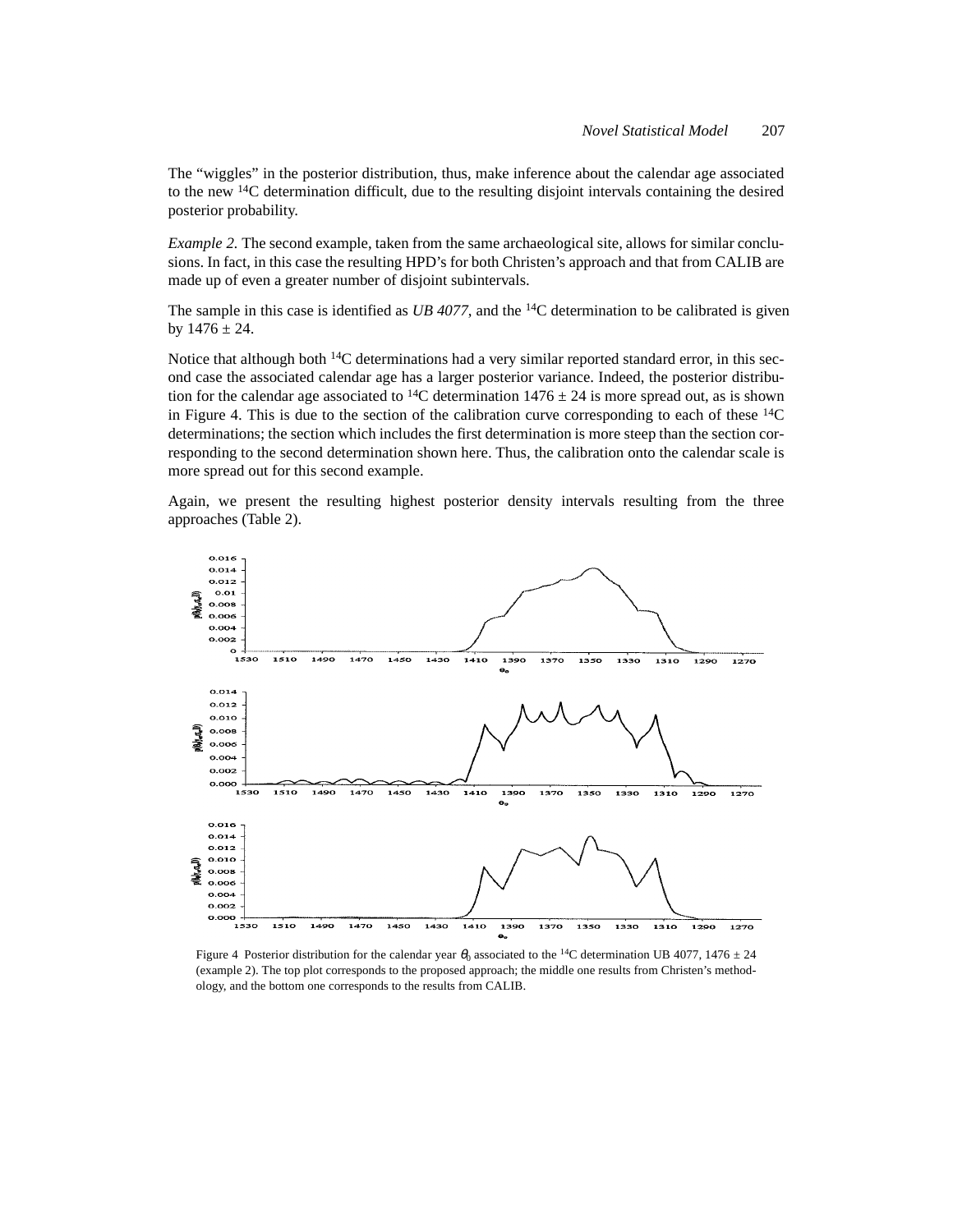| Posterior                         | New approach                                                                                                                                                                                               |                                           |                                                                   |  |  |
|-----------------------------------|------------------------------------------------------------------------------------------------------------------------------------------------------------------------------------------------------------|-------------------------------------------|-------------------------------------------------------------------|--|--|
| probability                       | 99%                                                                                                                                                                                                        | 95%                                       | 90%                                                               |  |  |
| HPD interval<br>$\text{(cal BP)}$ | $(1304 - 1412)$                                                                                                                                                                                            | $(1313 - 1405)$                           | $(1315 - 1398)$                                                   |  |  |
| Length                            | $109 \,\mathrm{yr}$                                                                                                                                                                                        | 93 yr                                     | 84 yr                                                             |  |  |
| Posterior                         | Christen's approach                                                                                                                                                                                        |                                           |                                                                   |  |  |
| probability                       | 99%                                                                                                                                                                                                        | 95%                                       | 90%                                                               |  |  |
| HPD interval<br>$\text{(cal BP)}$ | $(1291-1294) \cup (1296-1421) \cup (1430-1432) \cup$<br>$(1437-1442) \cup (1448-1452) \cup (1457-1462) \cup$<br>$(1467-1474) \cup (1476-1483) \cup (1488-1491) \cup$<br>$(1498 - 1503) \cup (1507 - 1512)$ | $(1299 - 1304) \cup$<br>$(1306 - 1413)$   | $(1312 - 1394) \cup$<br>$(1396 - 1408)$                           |  |  |
| Length                            | $182 \text{ yr}$                                                                                                                                                                                           | $114 \text{ yr}$                          | 98 yr                                                             |  |  |
| Posterior                         | <b>CALIB</b>                                                                                                                                                                                               |                                           |                                                                   |  |  |
| probability                       | 99%                                                                                                                                                                                                        | 95%                                       | 90%                                                               |  |  |
| HPD interval<br>$\text{(cal BP)}$ | $(1301 - 1414)$                                                                                                                                                                                            | $(1311 - 1394)$ $\cup$<br>$(1396 - 1407)$ | $(1312 - 1323)$ $\cup$<br>$(1327 - 1393) \cup$<br>$(1399 - 1406)$ |  |  |
| Length                            | $114 \text{ yr}$                                                                                                                                                                                           | 96 yr                                     | 87 yr                                                             |  |  |

Table 2 HPD intervals for the calendar year associated to the determination *UB 4077*

#### **6 DISCUSSION**

We propose the use of a Gaussian Process model for the <sup>14</sup>C calibration curve that takes into account all the information provided by the data while at the same time acknowledging the uncertainty present in the calibration data. This produces posterior results that seem more realistic than those resulting from the approaches considered here (corresponding to Christen's methodology and to that used by the computer calibration program CALIB). Firstly, because the resulting posterior mean calibration curve smooths the data points rather than interpolating them; and secondly because the posterior variances for each point on the  $^{14}C$  calibration curve seem more realistic by incorporating information from all the data points. The considerable reduction in variance values for points on the calibration curve (compared to those from Christen's method) is the result of the comprehensive use of the data implied by the proposed model. The way in which the variance values grow as we move away from the calendar ages included in the calibration data set is due to the specific correlation structure presented in Section 3, which determines a piece-wise linear mean for the calibration curve; this is a characteristic missing from the variance estimates from CALIB.

As a consequence of this, the related problem of calibrating a new <sup>14</sup>C determination has also a more satisfactory solution, as the resulting posterior distributions for the calendar (i.e., calibrated) age associated to the new <sup>14</sup>C determination appear easier to interpret without the "wiggles" that commonly arise from Christen's approach and, to a lesser extent, from the model used by CALIB, as in the examples presented here.

It is clear that the covariance function plays a fundamental role in the model, and it determines features of the resulting posterior calibration curve such as smoothness and differentiability. The particular choice of covariance structure presented here is derived from a Random Walk model for the auxiliary process given by the atmospheric 14C concentration in time. We are fully aware that in reality such process has a much more complex structure. Nevertheless, our choice, on the one hand, constitutes the simplest possible model accounting for the non-stationarity of the 14C concentration in time. On the other hand, it determines the piece-wise linear nature of the resulting posterior calibra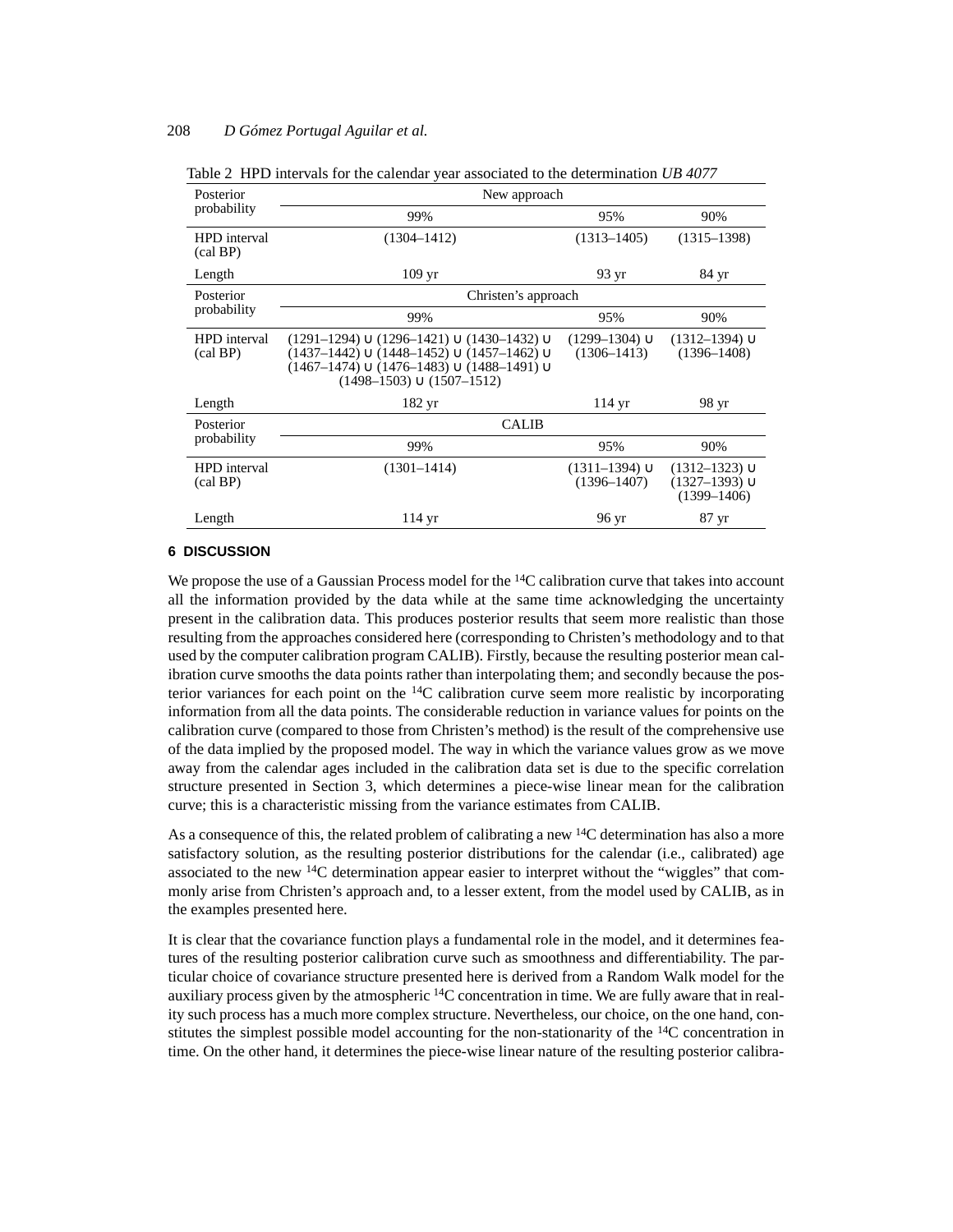tion curve, which makes it straightforward to perform comparisons between the proposed approach and those corresponding to the currently most commonly used calibration programs. Thus, we have illustrated—through a simple structure—the advantages of adopting the proposed modeling approach for the  $14C$  calibration curve. Ongoing research will examine the sensitivity and consequences of alternative choices for the covariance structure.

### **ACKNOWLEDGMENTS**

We are particularly grateful for comments and useful suggestions by J A Christen and G Nicholls, which were instrumental in helping us to locate and correct a significant error in an earlier draft of this paper. We are also grateful to Andrew Millard for many useful comments and to Caitlin Buck for patient discussions towards the putting together of this paper. We also acknowledge the useful and detailed comments from the referees.

The first author is sponsored by Consejo Nacional de Ciencia y Tecnología (CONACYT), México (Ref. 115,703).

# **REFERENCES**

- Aitken MJ. 1990. *Science-based dating in archaeology.* London: Longman Archaeology Series.
- Bowman S. 1990. *Radiocarbon dating (Interpreting the past)*. London: British Museum Publications Ltd.
- Bowman SGE, Leese MN. 1995. Radiocarbon calibration: current issues. *American Journal of Archaeology* 99(1):102–5.
- Bronk Ramsey C. 1995. Radiocarbon calibration and analysis of stratigraphy: the OxCal program. *Radiocarbon* 37(2):425–30.
- Buck CE, Cavanagh WG, Litton CD. 1996. *Bayesian approach to interpreting archaeological data*. Chichester: John Wiley & Sons.
- Buck CE, Litton CD, Scott EM. 1994. Making the most of 14C dating: some statistical considerations. *Antiquity* 68:252–63.
- Christen JA. 1994. Bayesian interpretation of radiocarbon results. PhD thesis. University of Nottingham.
- Christen JA, Litton CD. 1995. A Bayesian approach to wiggle-matching. *Journal of Archaeological Science* 22:719–25.
- Gillespie R. 1984. *Radiocarbon user's handbook*. Oxford University. Committee for Archaeology. Monograph Number 3.
- Grimmett GR, Stirzaker DR. 1992. *Probability and random processes*. Second edition. Oxford Science Publications. Clarendon Press, Oxford.
- Knox FB, McFadgen BG. 1997. Least-squares fitting a smooth curve to radiocarbon calibration data. *Radiocarbon* 39(2):193–204.
- McCormac FG, Baillie MGL. 1993. Radiocarbon to calendar date conversion: calendrical band widths as a function of 14C precision. *Radiocarbon* 35(2):311–6.
- Naylor JC, Smith AMF. 1988. An archaeological inference problem. *Journal of the American Statistical Association* 83(403): 588–95.
- Neal RM. 1999. Regression and classification using

Gaussian process priors. In: Bernardo JM, Berger JO, Dawid AP, Smith AFM, editors. *Bayesian statistics* 6. Oxford University Press. p 69–95.

- Nicholls G, Christen JA. 2000. Random-walk 14C calibration. Technical report number 457. Mathematics Department, University of Auckland.
- O'Hagan A. 1992. Some Bayesian numerical analysis (with discussion). In: Bernardo JM, Berger JO, Dawid AP, Smith AFM, editors. *Bayesian statistics* 4. Oxford University Press. p 345–363.
- O'Hagan A. 1994. *Kendall's advanced theory of statistics.* Volume 2B, Bayesian inference. London: Edward Arnold.
- O'Hagan A, Kennedy MC, Oakley JE. 1999. Uncertainty analysis and other inference tools for complex computer codes (with discussion). In: Bernardo JM, Berger JO, Dawid AP, Smith AFM, editors. *Bayesian statistics* 6. Oxford University Press. p 503–24.
- Pazdur MF, Michczynska DJ. 1989. Improvement of the procedure for probabilistic calibration of 14C results. *Radiocarbon* 31(3):824–32.
- Pearson GW, Stuiver M. 1986. High-precision calibration of the time scale, 500–2500 BC. *Radiocarbon* 28(2B):839–62.
- Schmidt AM, O'Hagan A. 2000. Bayesian inference for nonstationary spatial covariance structure via spatial deformations. Research report no. 498/00. Department of Probability and Statistics, University of Sheffield.
- Scull C, Bayliss A. 1999. Radiocarbon dating and Anglo-Saxon graves. In: von Freeden, Koch and Wieczorek, editors. *Volker an Nord- und Ostsee und die Franken*.
- Stuiver M, Pearson GW. 1986. High-precision calibration of the 14C time scale, AD 1950–500 BC. *Radiocarbon* 28(2B):805–38.
- Stuiver M, Reimer P. 1989. Histograms obtained from computerized 14C age calibration. *Radiocarbon* 31(3):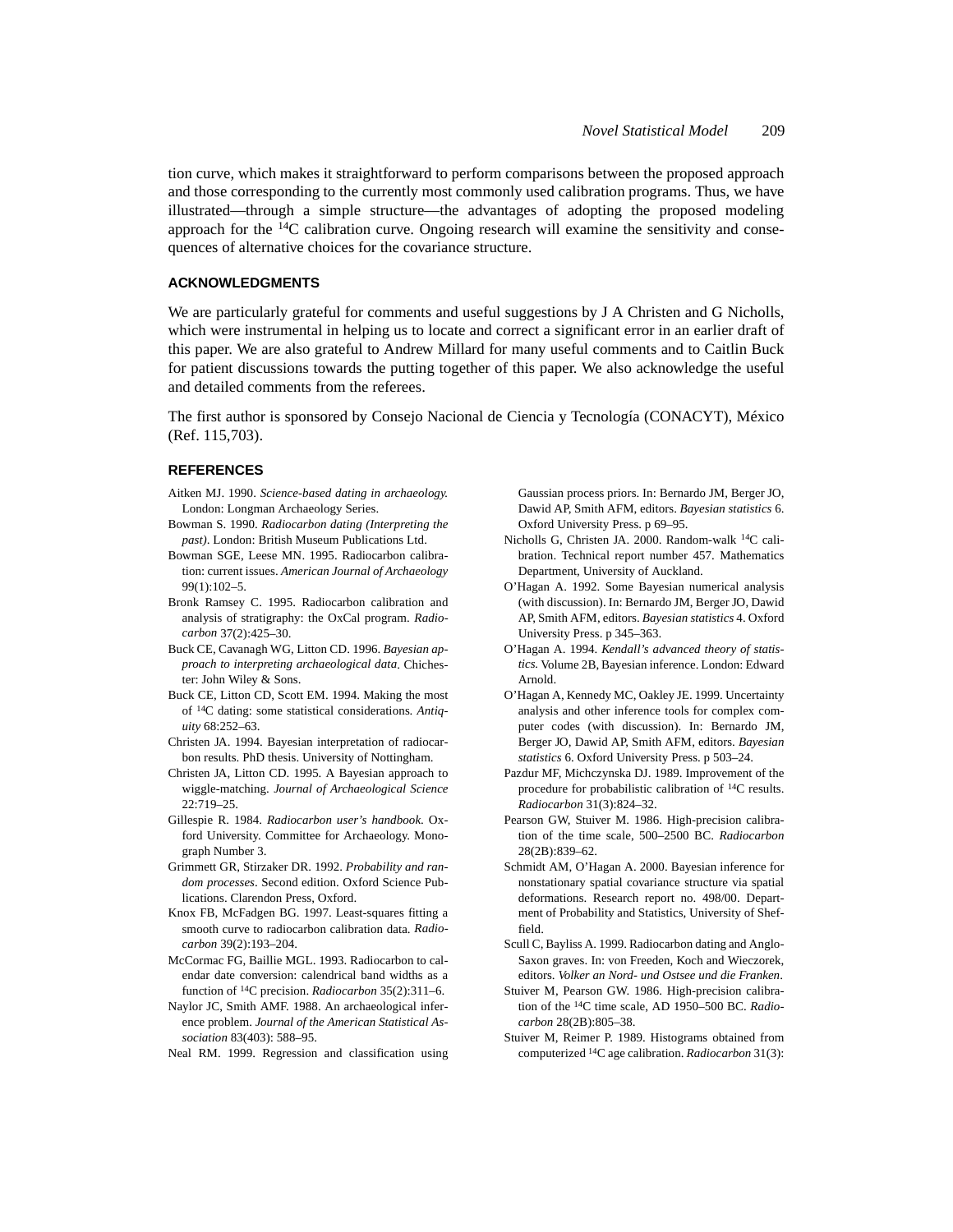817–23.

- Stuiver M, Reimer PJ. 1993. Extended 14C data base and revised CALIB 3.0 14C age calibration program. *Radiocarbon* 35(1):215–30.
- Stuiver M, Reimer PJ, Bard E, Beck JW, Burr GS, Hughen KA, Kromer B, McCormac G, van der Plicht J, Spurk M. 1998. INTCAL98 radiocarbon age calibration, 24,000–0 cal BP. *Radiocarbon* 40(3):1041–83.
- Talma AS, Vogel JC. 1993. A simplified approach to calibrating 14C dates. *Radiocarbon* 35(2):317–22.
- Taylor RE. 1987. *Radiocarbon dating*. *an archaeological perspective*. Orlando: Academic Press.
- van der Plicht J, Mook WG. 1989. Calibration of 14C ages by computer. *Radiocarbon* 31(3):805–16.
- van der Plicht J. 1993. The Groningen radiocarbon calibration program. *Radiocarbon* 35(1):231–7.
- Zeidler JA, Buck CE, Litton CD. 1998. Integration of archaeological phase information and radiocarbon results from the Jama river valley, Ecuador: a Bayesian approach. *Latin American Antiquity* 9(2):160–79.

# **APPENDIX**

The treatment we propose for the variability of the calibration curve (expressed as the covariance function  $v(\theta, \theta^*)$ ) involves the modeling of an auxiliary process. In order to produce the covariance structure required in the model, we notice (Christen 1994) that there exists a strong relationship between the calibration curve and an auxiliary process given by the atmospheric  $14C$  concentration through time. Therefore a model for the atmospheric  $^{14}C$  concentration will provide us with a useful structure to incorporate as covariance structure in the original model for the calibration curve. Our proposal for the covariance structure arises from assuming that the process  $\Delta(\theta)^7$ , which describes the variations in the atmospheric  $14C$  concentration, behaves as a Random Walk. That is, we assume that the variation from one period to the next (e.g. from year to year) in the level of  $\Delta(\theta)$  is purely random (or "white noise"). We are aware that many elements affect the behavior of this  $\Delta^{14}C$  process, such as geomagnetism and the 11-year sunspot cycle. However, our position here is to keep the model as simple as possible in order to facilitate the analysis. On the other hand, the idea of considering the variations in the atmospheric  $14C$  concentration as a purely random element might not be unreasonable to such extent as to dismiss this initial structure. Furthermore, the consequences of this choice of covariance structure (namely, the piece-wise linearity of the resulting calibration curve) can contribute to its appeal.

From the law of exponential decay, we know that

$$
r(\theta) = \theta - \xi \log \left( \frac{M(\theta)}{M_0} \right),\tag{1}
$$

where ξ is the mean-life value for <sup>14</sup>C,<sup>8</sup>  $M(\theta)$  represents the atmospheric <sup>14</sup>C/<sup>12</sup>C ratio at time θ cal BP, and  $M_0$  is the value of the modern standard for this ratio. A common way of expressing  $M(\theta)$  is through the auxiliary process  $\Delta^{14}C$ , which we denote  $\Delta(\theta)$  for (mathematical) formality, defined as

$$
\Delta(\theta) = \left(\frac{M(\theta)}{M_0} - 1\right) \times 10^3
$$
\n(2)

Therefore,

$$
r(\theta) = \theta - \xi \log[10^{-3}\Delta(\theta) + 1].
$$
\n(3)

7This process is known in the  ${}^{14}C$  community as  $\Delta {}^{14}C$ ; here, we are only making explicit the time dependence of this process. <sup>8</sup>For Libby's value of  $T_{1/2} = 5568$  for the half-life of <sup>14</sup>C, the corresponding mean-life is  $\xi = 8033$ .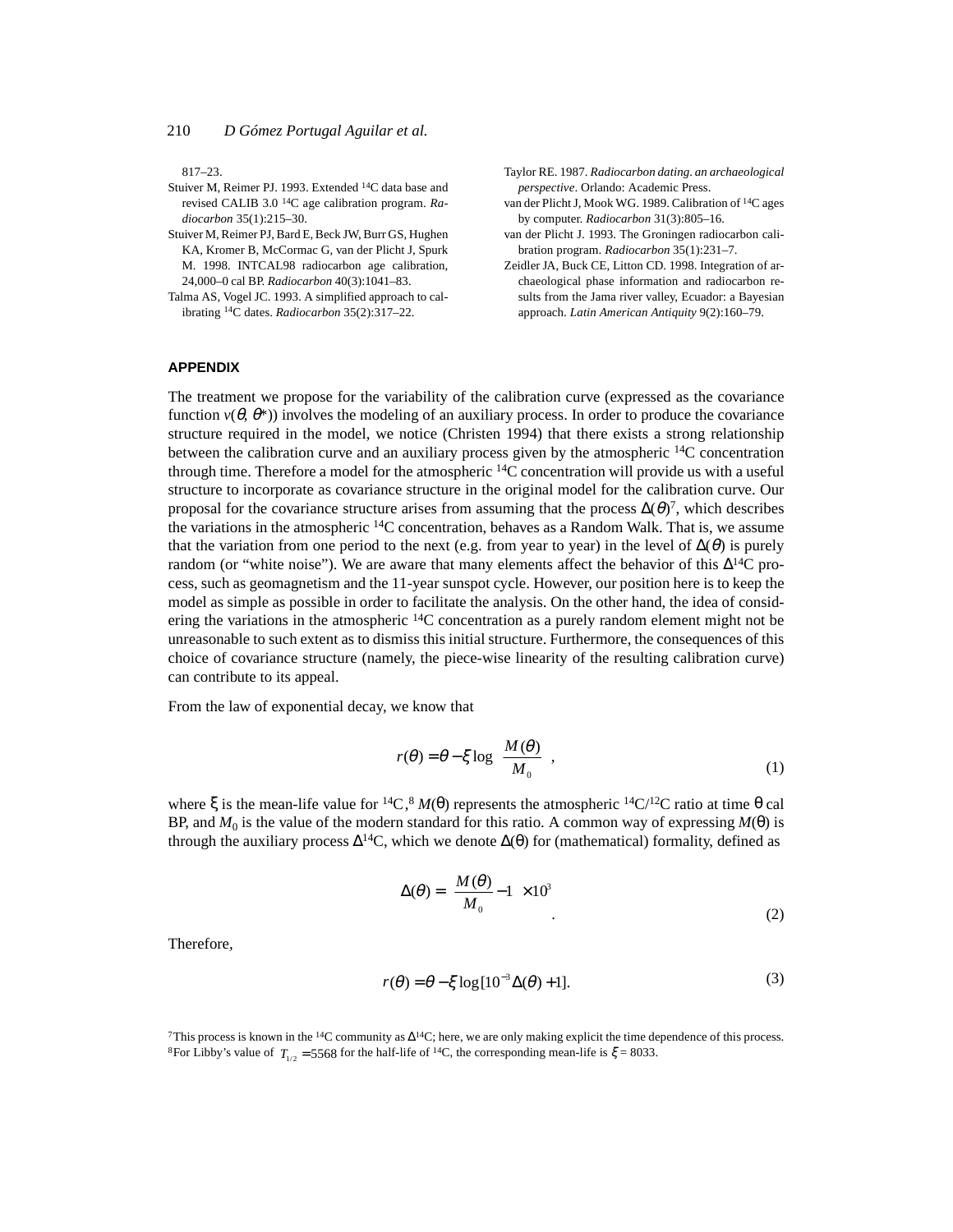Given that the values for  $10^{-3}\Delta(\theta)$  "small" (Christen 1994), the Taylor series approximation log  $[10^{-3}\Delta(\theta) + 1] \approx [10^{-3}\Delta(\theta)]$  can be used. So,

$$
r(\theta) \approx \theta - \xi [10^{-3} \Delta(\theta)].
$$
 (4)

This auxiliary process  $\Delta(\theta)$  represents the variation of the atmospheric <sup>14</sup>C concentration at moment  $\theta$  BP with respect to the modern level  $(M_0)$ . It is clear from the expression above that it constitutes a strong influence for the relationship between calendar ages ( $\theta$ ) and <sup>14</sup>C ages ( $r(\theta)$ ).

The simplest model for incorporating a non-constant behavior assumes that the variations in the level (magnitude) of the variable occurring from year to year can be considered as pure random fluctuations. This assumption defines a Random Walk Process model for  $\Delta(\theta)$ .

$$
\Delta(\theta) = \Delta(\theta - 1) + \varepsilon_{\theta};\tag{5}
$$

where  $\{\varepsilon_t\}$  represents the random error process such that each  $\varepsilon_t$  follows a Normal distribution with mean zero and variance  $\sigma_{\varepsilon}^2$ . Hence,

$$
\{\nabla(\Delta(\theta))\} \colon N(0, \sigma_{\varepsilon}^2) \tag{6}
$$

where  $\nabla$  represents the first difference operator  $\nabla$ (Z<sub>t</sub>) = Z<sub>t</sub> - Z<sub>t−1</sub>.

Now we incorporate this information into the expression for the first difference of  $r(\theta)$ :

$$
\nabla(r(\theta)) = r(\theta) - r(\theta - 1)
$$
  
\n
$$
= [\theta - \xi 10^{-3} \Delta(\theta)] - [(\theta - 1) - \xi 10^{-3} \Delta(\theta - 1)]
$$
  
\n
$$
= 1 - \xi 10^{-3} [\Delta(\theta) - \Delta(\theta - 1)]
$$
  
\n
$$
= 1 - \xi 10^{-3} [\nabla(\Delta(\theta))].
$$
\n(7)

Therefore

$$
\{\nabla(r(\theta))\} : N(1,\xi^2 10^{-6} \sigma_\varepsilon^2), \tag{8}
$$

and so, assuming the existence of a starting point  $r(0)$  in the series, we can write

$$
r(\theta) = r(0) + \sum_{i=1}^{\theta} \nabla(r(i))
$$
  
= 
$$
r(0) + \sum_{i=1}^{\theta} a_i,
$$
 (9)

where now  $a_i = \nabla r(i)$ :  $N(1, \xi^2 10^{-6} \sigma_{\epsilon}^2)$ . We know that  $r(0) = 0$ ; therefore

$$
E(r(\theta)) = \theta
$$
  
\n
$$
\tau^2 Var(r(\theta)) = \theta(\xi^2 10^{-6} \sigma_\varepsilon^2)
$$
  
\n
$$
\tau^2 Cov(r(\theta), r(\theta - k)) = (\theta - k) \times (\xi^2 10^{-6} \sigma_\varepsilon^2); k > 0,
$$
\n(10)